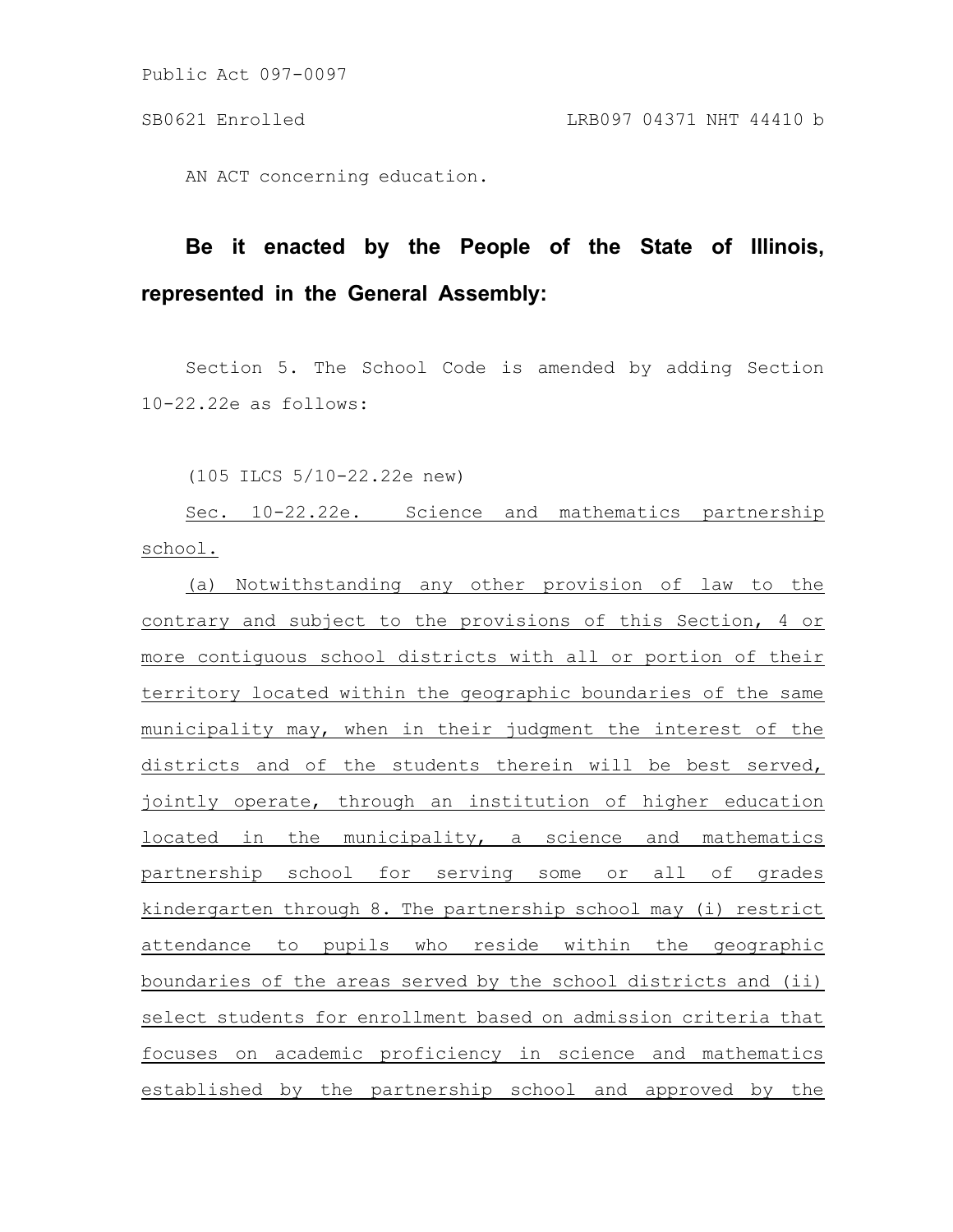Public Act 097-0097

districts' school boards; however, in no case may the partnership school discriminate on the basis of disability, race, creed, color, gender, national origin, religion, ancestry, marital status, or need for special education services in the establishment of its attendance boundaries or in the selection of students for enrollment. The number of students enrolled from each school district shall be approximately equal in number. If there are more students eligible for enrollment in the partnership school from a school district than there are spaces available, eligible students must be selected by lottery.

(b) The school board of each school district shall, by proper resolution, enter into the joint operation of the partnership school. The school boards of the participating districts shall execute a partnership school contract with the institution of higher education for the joint operation, subject to the provisions of this Section. The agreement for joint operation of the partnership school shall include, but not be limited to, provisions for administration, staff, programs, financing, facilities, and transportation.

(c) Each participating school district shall pay its per capita cost of educating the students residing in the district and attending the partnership school for the maintenance and operation of the partnership school. The manner of determining per capita cost must be set forth in the agreement. Each district shall pay the amount owed under the terms of the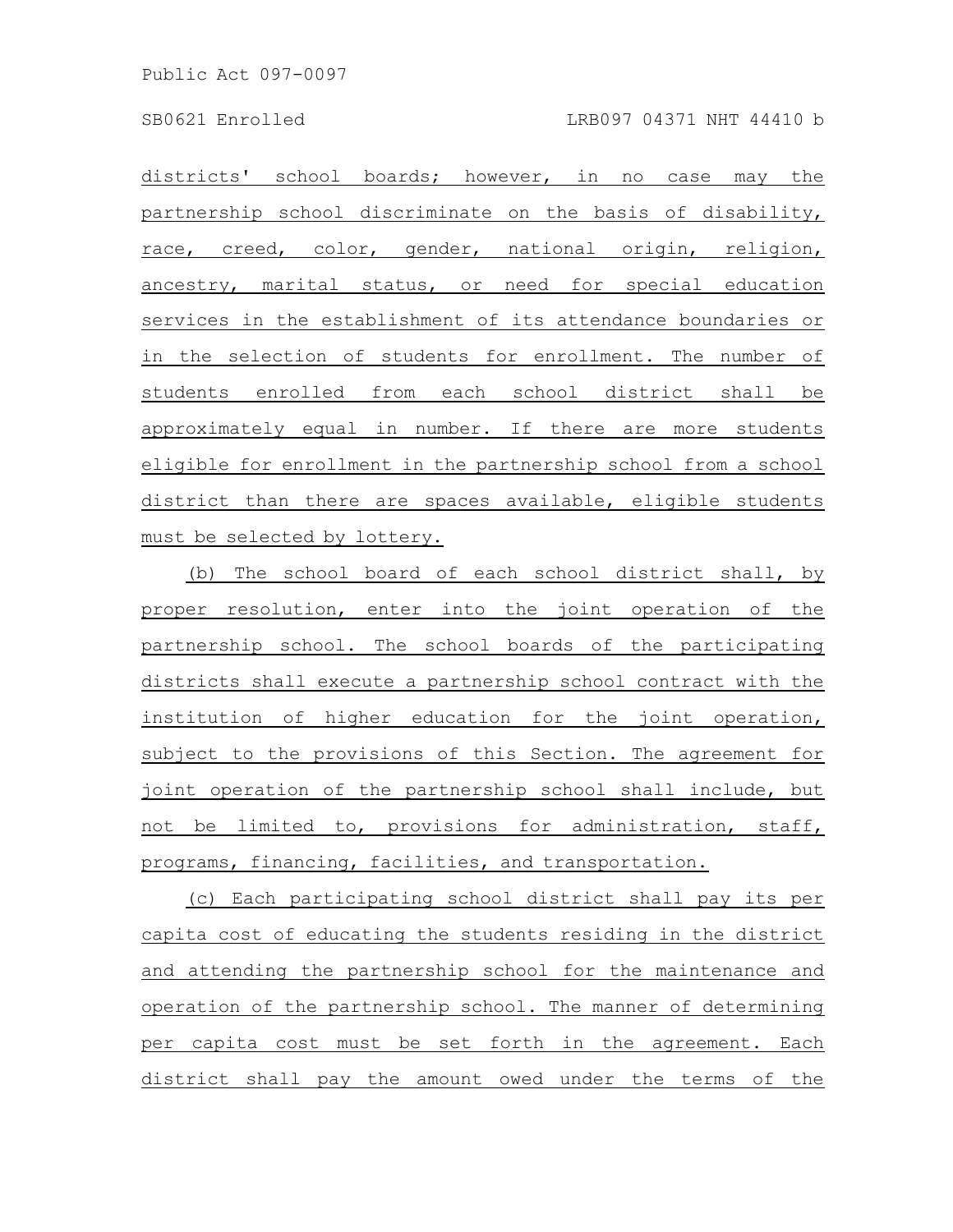agreement from the fund that the district would have used if the district had incurred the costs directly and may levy taxes and issue bonds as otherwise authorized for these purposes in order to make payments.

(d) The teachers and other non-administrative, certified employees who work in the partnership school must be selected according to criteria established by the partnership school and agreed to by the school districts' school boards. The number of such employees selected from each school district must be approximately equal in number. Their selection must be for a 2-year or 4-year period, upon the completion of which they must be assigned to a comparable position in the school from which they were selected. While working in the partnership school, these employees shall remain employees of and be paid by the school district from which they were selected, and their wages and benefits must be the same as if they were teaching or otherwise working in that district, provided that additional wages and benefits may be provided to these teachers and other staff if the participating school districts and the exclusive bargaining representatives of their teachers and other staff agree. The contractual continued service status of a teacher and the retirement benefits of those employees who accept work with the partnership school must not be affected. A school term worked in the partnership school must be considered a school term worked in the school district from which the employees were selected for contractual continued service attainment